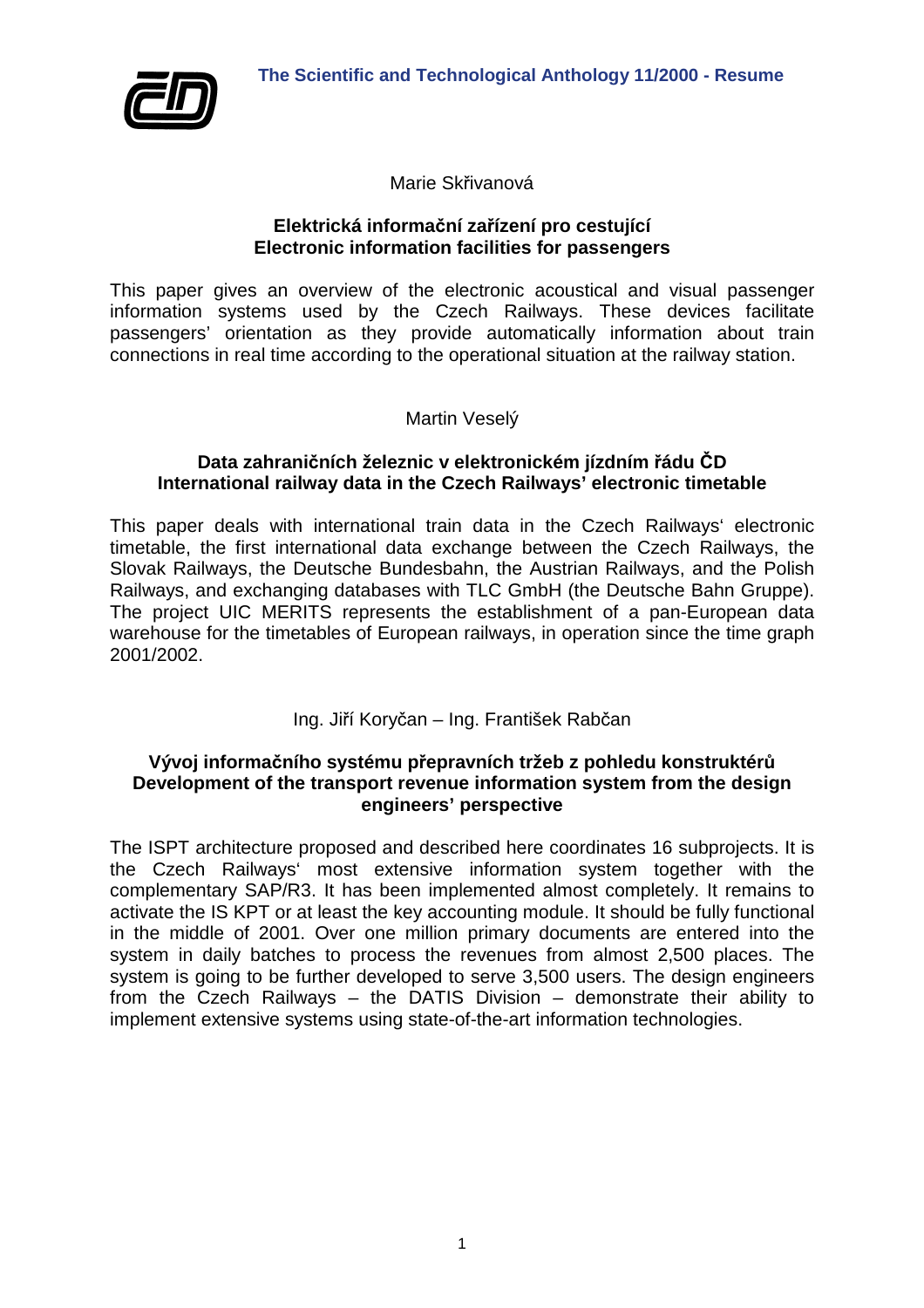

Ing. Miloslav Jakeš

#### **Možnosti aplikace NATURAL OP (osobní přepravy) The potential of the application NATURAL OP (Passenger Transport)**

The application NATURAL OP belongs to the application layer of the Czech Railways' Executive Information System. The paper deals with the method, the sources and the criteria according to which the application analyses the data from one of the main activities of the Czech Railways – passenger transport. In conclusion it suggests the direction which the further development of the application might take.

Ing. Josef Zbořil

# **Využití bainitické oceli v srdcovkách výhybek The use of bainitic steel in crossing frogs**

Extensive laboratory tests and operational checks have proved the high resistance of the suggested material Lo8CrNiMo with bainitic structure for crossing frog castings to wear and contact stress. These qualities guarantee long-term stability of the proposed trajectory of the crossing frog in terms of the profile and the mutual height position of the wing-shaped rail and the tip.

Ing. Pavel Janoušek – Ing. František Karfík

# **Setrvačníkový brzdový stav ČD The Czech Railways' flywheel brake test facility**

The friction elements of the brakes used in rail carriages must be certificated if they are to be used in international carriages within the framework of UIC. The condition for such certification is having undergone tests on a flywheel brake facility according to the approved programs as laid down in the UIC directives. The flywheel brake facility being a test device, it must meet the prescribed conditions and must be in itself recognized for tests with international validity. The technical design and the parameters of the Czech Railways' flywheel brake facility meet the current international regulations and are designed to test friction materials with a view to their international certification.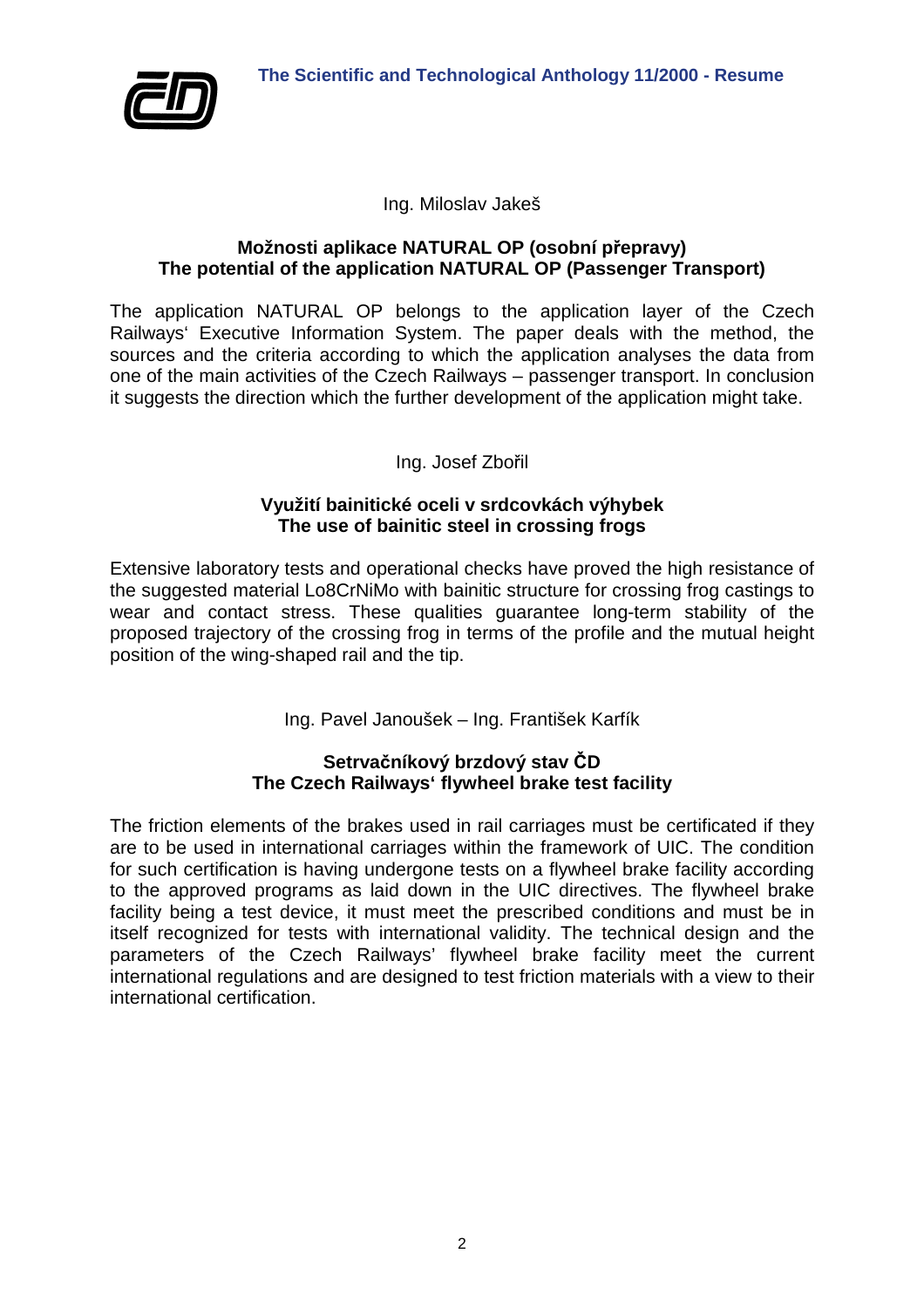

# Ing. Ctirad Novotný – Ing. Vilém Bodlák

## **Ověření jízdní bezpečnosti a jízdních vlastností vozů ř. Zaes 30, Zas 30 s podvozky UIC 30 Testing the conductive and driving qualities of Zaes 30 and Zas 30 carriages with UIC 30 undercarriages**

The introduction to the paper specifies the technical parameters for carriages of the model range Zaes 30 and Zas 30. The undercarriage UIC 30 is characterized and compared with other undercarriages of a similar construction. This is followed by an evaluation of the technical parameters of the test track for these wagons and an overview of the test results. The conclusion contains an assessment of the results and suggests further procedure for the maintenance of the carriages.

Dr. Ing. Jaroslav Smutný – doc. Ing. Luboš Pazdera, CSc.

# **Laboratorní měření a analýza dynamicko-akustických parametrů železničních kol bez tlumičů a s tlumiči typu Schrey & Veith**

## **Laboratory tests and analyses of dynamic and acoustical parameters of rail wheels with and without Schrey & Veith shock absorbers**

This paper describes the tests and analyses of the dynamic and acoustical parameters of rail wheels (double wheels) ORE (920 mm without shock absorbers and with radial absorbers by Schrey & Veith. A method of measuring the response to mechanical impact was applied to compare and test the rail wheels. To test the effectiveness of acoustical absorbers, a comprehensive methodology was developed, comprising both well-tried procedures and procedures incorporating modern trends in the field of the test technology and processing the test data.

Ing. Vlastimil Polach, Ph.D. – Ing. Pavel Houda

## **Graficko-technologická nadstavba zabezpečovacího zařízení Graphical and technological superstructure of safety equipment**

Thanks to direct interconnection between systems that secure or monitor the movements of means of transport on the transport route, as carriers of primary information about the movements of the transport element, on the one hand, and information system controlling the transport processes open to the railway passengers, on the other hand, the graphical and technological superstructure of the safety equipment is controlled by a modern source of information for effective control of the logistic chains in every area of social life. The passenger and the transport carrier thus have permanent access to information about the transport processes that take place.